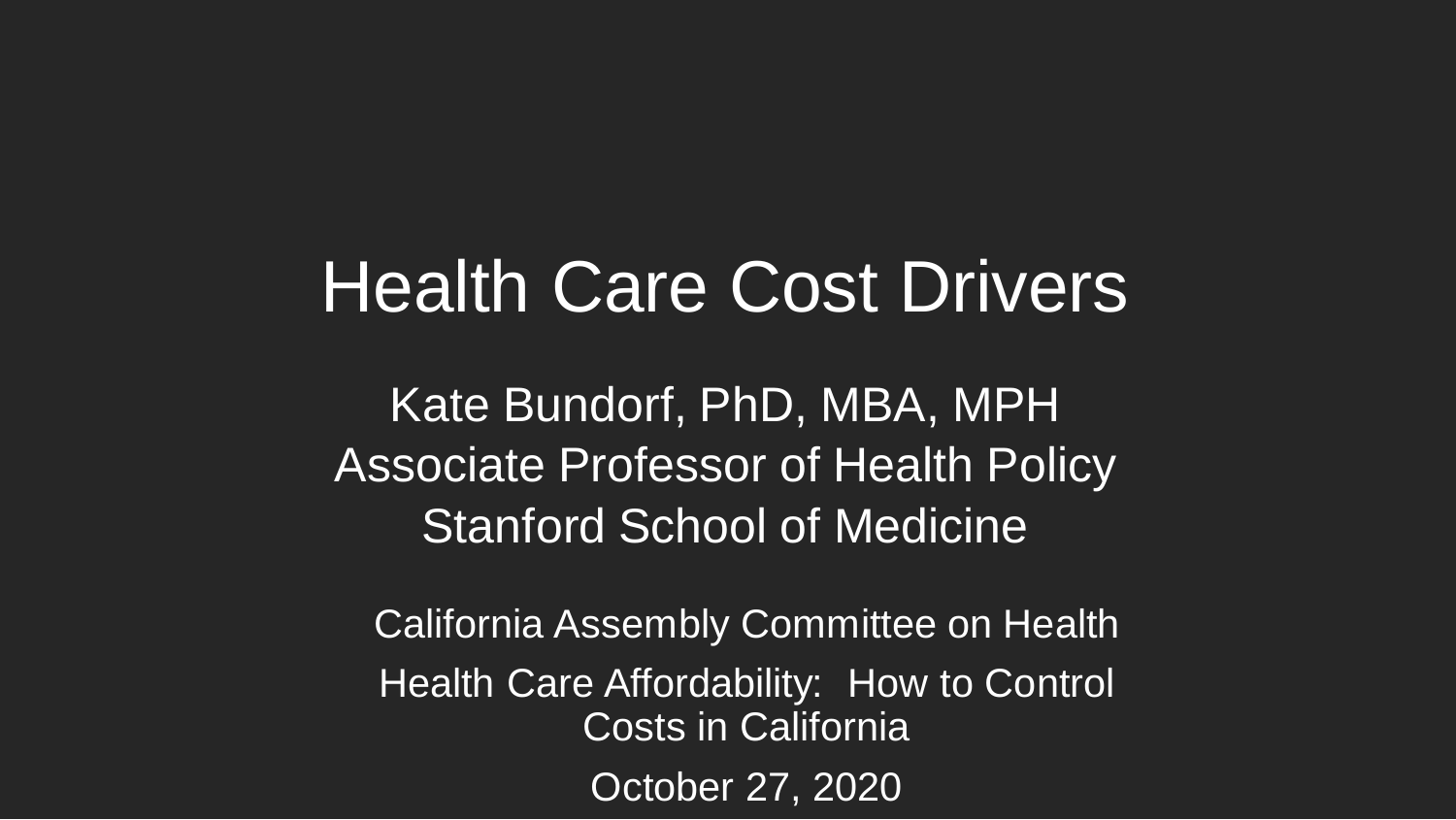# U.S. Health Care Spending in 2018

- \$3.6 trillion
- 17.7% of Gross Domestic Product
- **511,172 per person**

Source: Centers for Medicare & Medicaid Services, NHE Summary, including share of GDP, CY 1960-2018.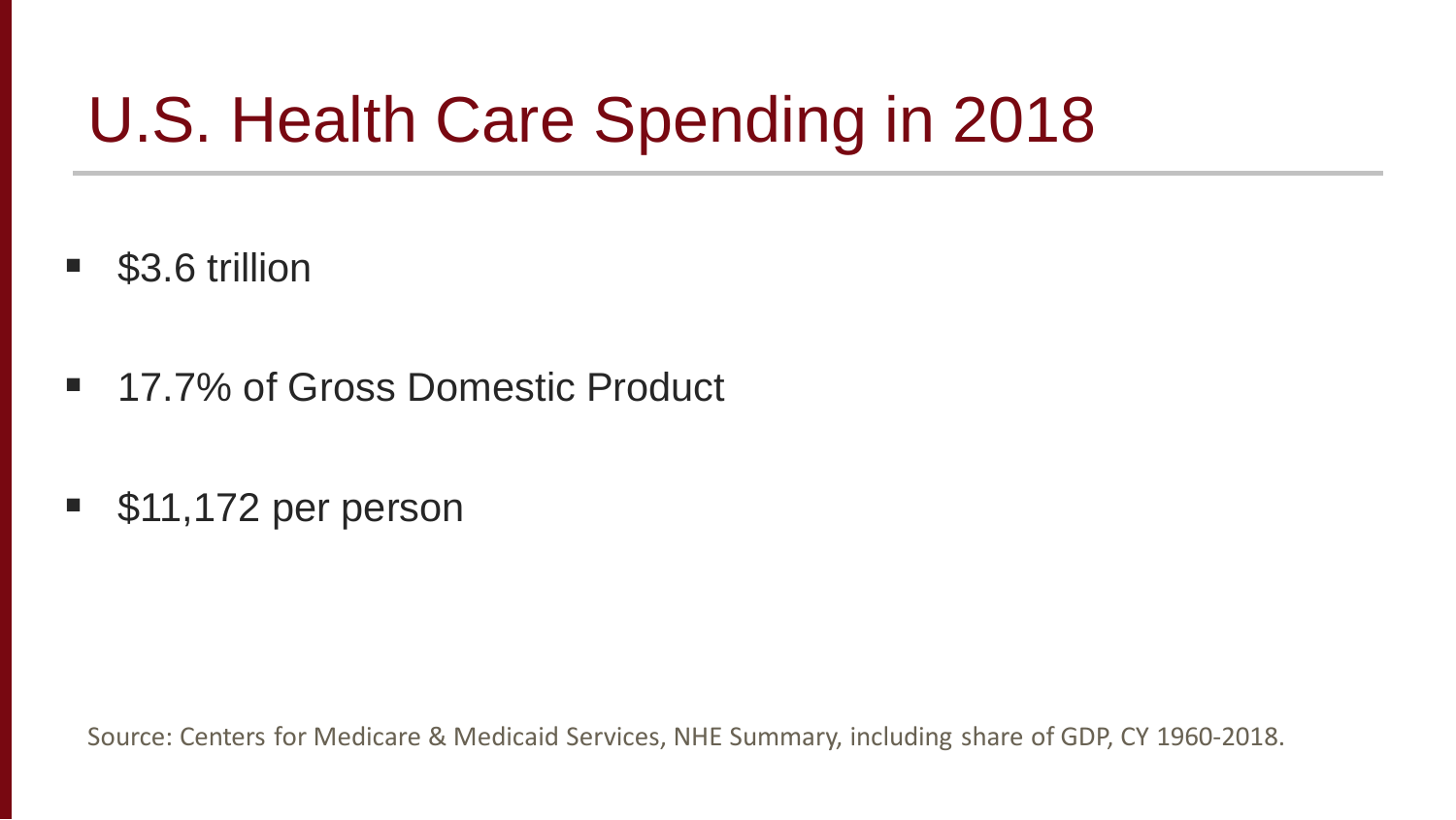### National Health Expenditures: 1960-2018



Source: Centers for Medicare & Medicaid Services, NHE Summary, including share of GDP, CY 1960-2018.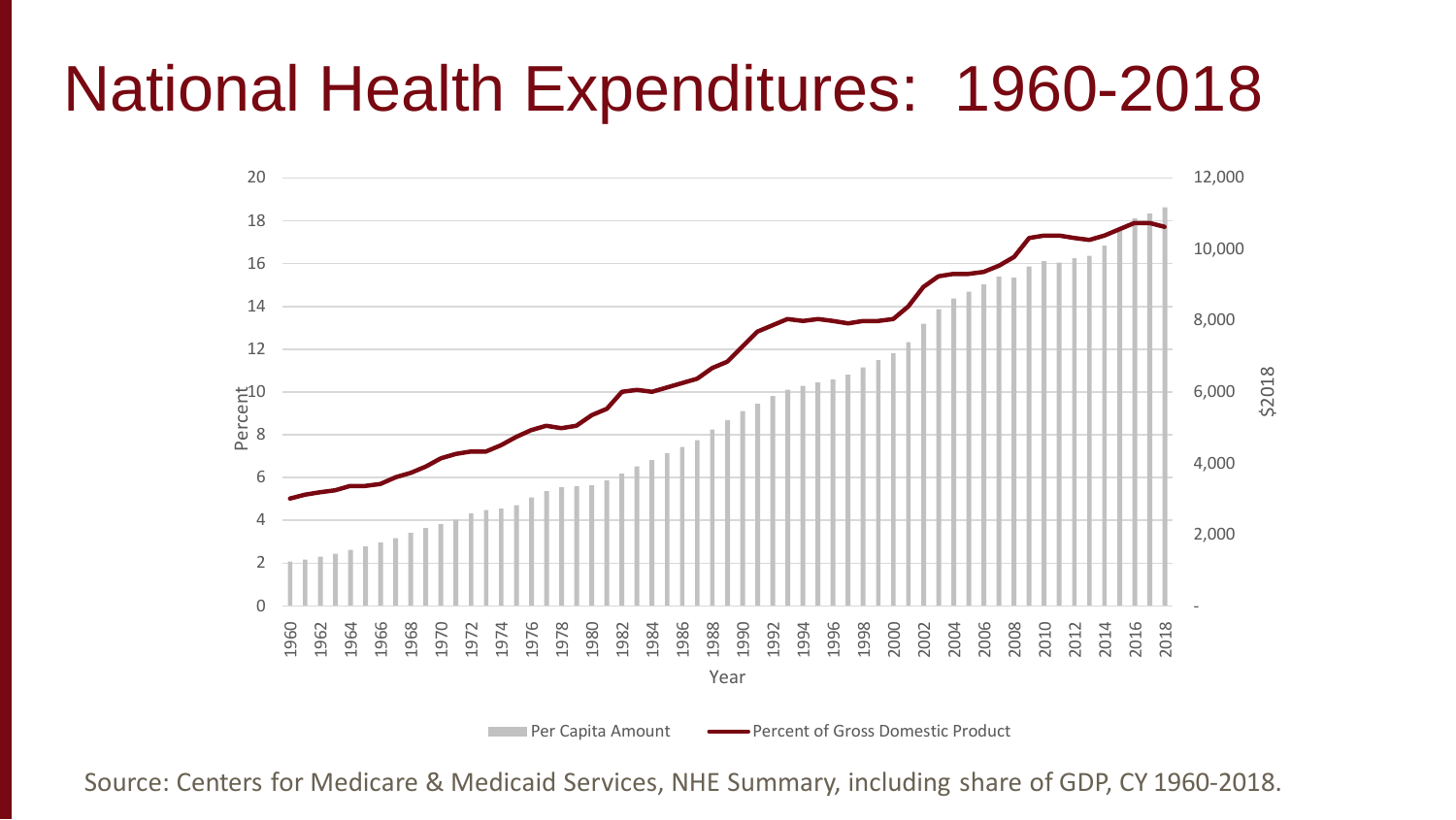## Two Problems

- Value
	- Does the benefit we gain from health care exceed the cost of producing those services?
	- Lots of evidence of providing "low-value" care and not providing "high-value" care in the U.S. health care system.
- **E** Affordability
	- Our current health care system is simply not affordable for many people in the U.S.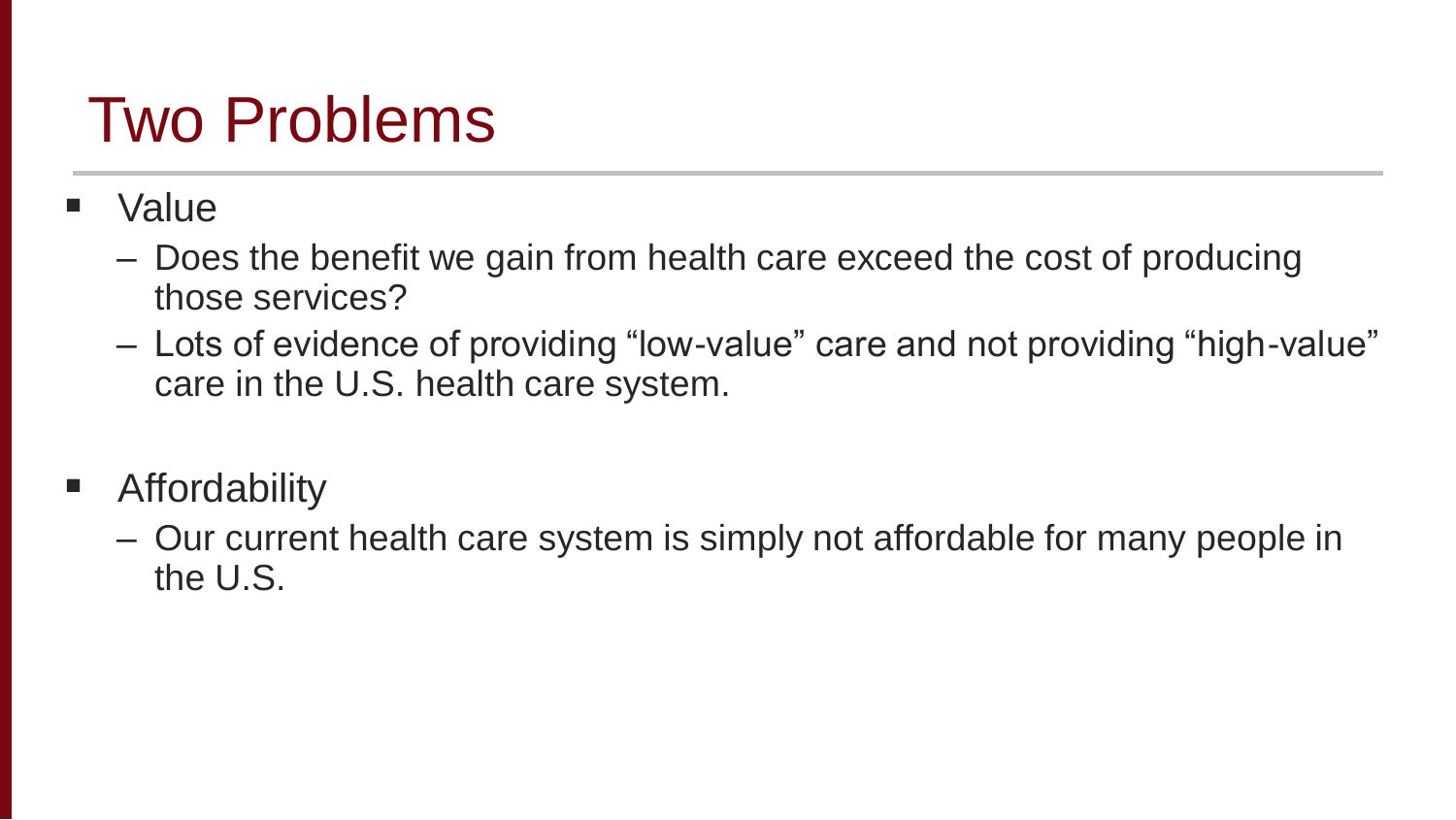## What is Value?

|           | <b>Not Effective</b>                                                                                          | <b>Effective</b>                                                               |
|-----------|---------------------------------------------------------------------------------------------------------------|--------------------------------------------------------------------------------|
| Cheap     | Low Value                                                                                                     | <b>High Value</b>                                                              |
|           | Example: Annual exam for<br>healthy people                                                                    | Example: Fecal-based<br>screening test for colon<br>cancer                     |
| Expensive | Low Value                                                                                                     | High Value (?)                                                                 |
|           | Example:<br>-Percutaneous coronary<br>intervention (PCI) for<br>people with stable coronary<br>artery disease | Example: Sovaldi and<br>Harvoni, new drugs for the<br>treatment of hepatitis C |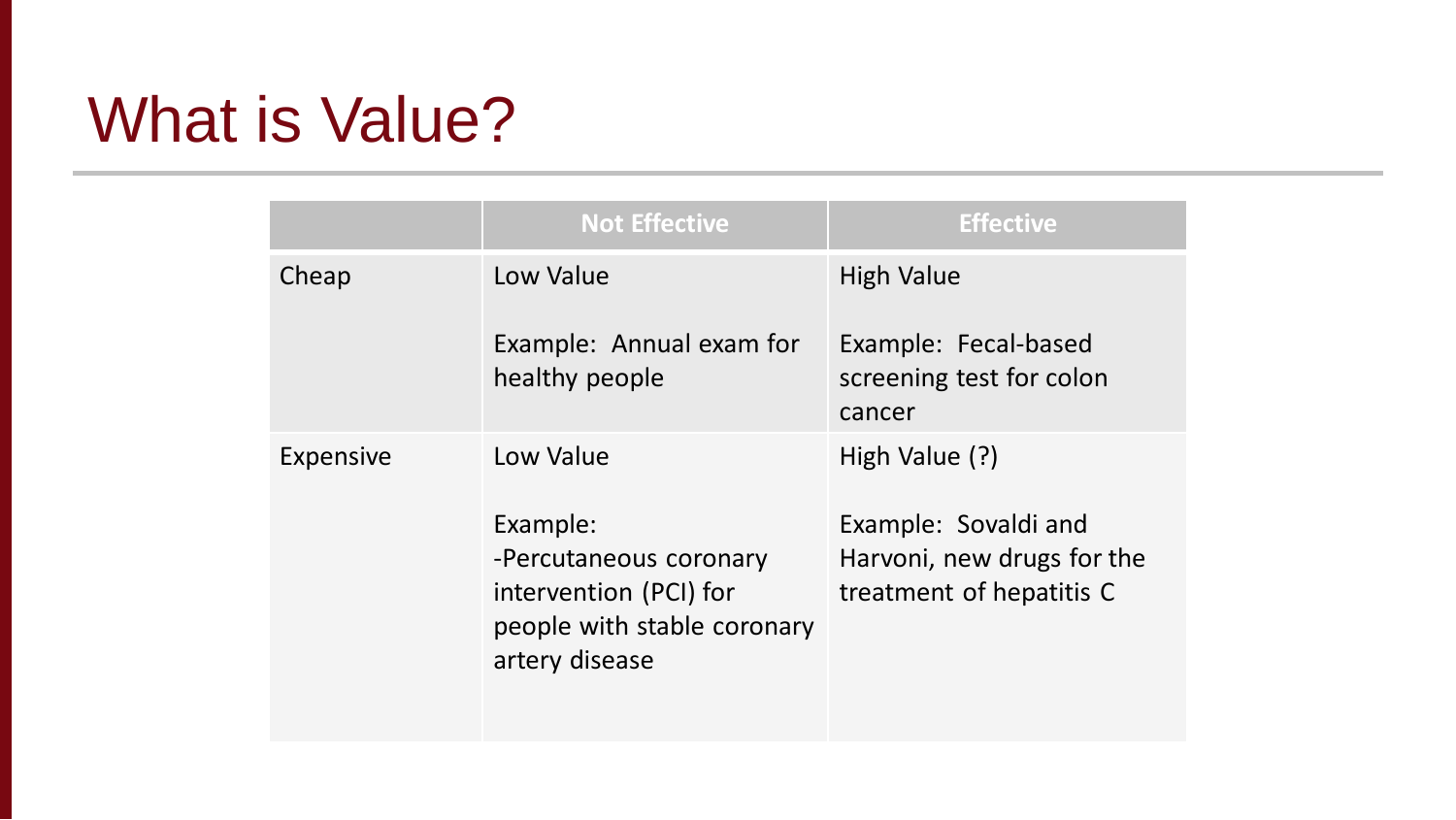# What Drives Growth in Health Care Spending?

Table 1. Estimated Contributions of Selected Factors to Growth in Real Health Care Spending Per Capita, 1940-1990

|        | <b>Drivers of Cost Trend</b>                   | Smith, Heffler and<br>Freeland (2000) | Cutler<br>(1995) | <b>Newhouse</b><br>(1992) |
|--------|------------------------------------------------|---------------------------------------|------------------|---------------------------|
| ∗      | Aging of the Population                        | 2%                                    | 2%               | $2%$ <sup>a</sup>         |
|        | <b>Changes in Third-Party Payment</b>          | 10                                    | 13               | 10 <sup>b</sup>           |
|        | Personal Income Growth                         | $11 - 18$                             | 5                | $<$ 23                    |
| $\ast$ | Prices in the Health Care Sector               | $11 - 22$                             | 19               | $\star$                   |
|        | <b>Administrative Costs</b>                    | $3 - 10$                              | 13               | $\star$                   |
|        | Defensive Medicine and Supplier-Induced Demand | 0                                     | $\star$          | 0                         |
|        | Technology-Related Changes in Medical Practice | $38 - 62$                             | 49               | >65                       |

**Studies Estimating Contributions of Selected Drivers** 

Notes: Amounts in the table represent the estimated percentage share of long-term growth that each factor accounts for.

 $* = not estimated$ .

<sup>a</sup> Represents data for 1950-1987

<sup>b</sup> Represents data for 1950-1980.

Source: Congressional Budget Office, 2008 (17) based on Smith (79), Cutler (19) and Newhouse (59)

Source: Ginsburg, "High and rising health care costs: Demystifying U.S. health care spending" Research Synthesis Report No. 16, October 2008. Robert Wood Johnson Foundation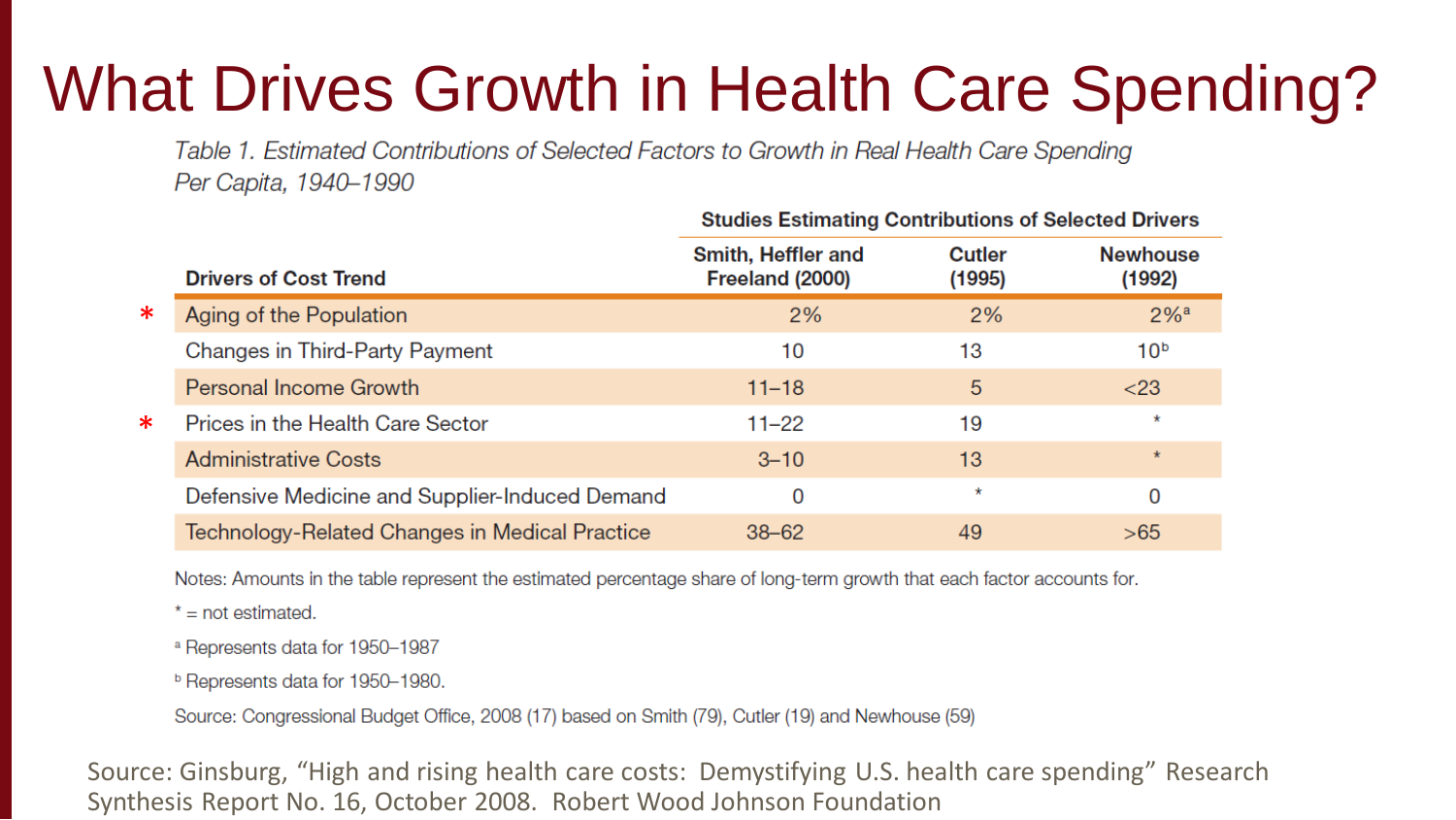### Market Consolidation and Hospital Spending

#### **EXHIBIT 3**



### Effect Of Hospital Integration And Market Competitiveness On Hospital Spending

sounce Authors' analysis of American Hospital Association, Medicare, and Truven Analytics Market-Scan data. Notes The bars represent the estimated effect on hospital spending associated with a one-standard-deviation increase in market share of each of the four forms of vertical integration. County and year fixed effects and the hospital market and county characteristics listed in Appendix Table 1 (see Note 19 in text) were held constant. Selected parameter estimates and standard errors from the regressions underlying the exhibit are available in Appendix Table 2. HHI is Herfindahl-Hirschman index, which is a measure of market competitiveness. \*\*  $p < 0.05$  \*\*\*  $p < 0.01$ 

### **EXHIBIT 4**

Effect Of Hospital Integration And Market Competitiveness On Hospital Volume



source Authors' analysis of American Hospital Association, Medicare, and Truven Analytics Market-Scan data. NoTES The bars represent the estimated effect on hospital volume associated with a onestandard-deviation increase in market share of each of the four forms of vertical integration. County and year fixed effects and the hospital market and county characteristics listed in Appendix Table 1 (see Note 19 in text) were held constant. Selected parameter estimates and standard errors from the regressions underlying the exhibit are available in Appendix Table 2. HHI is Herfindahl-Hirschman index, which is a measure of market competitiveness.  $^{**}p < 0.05$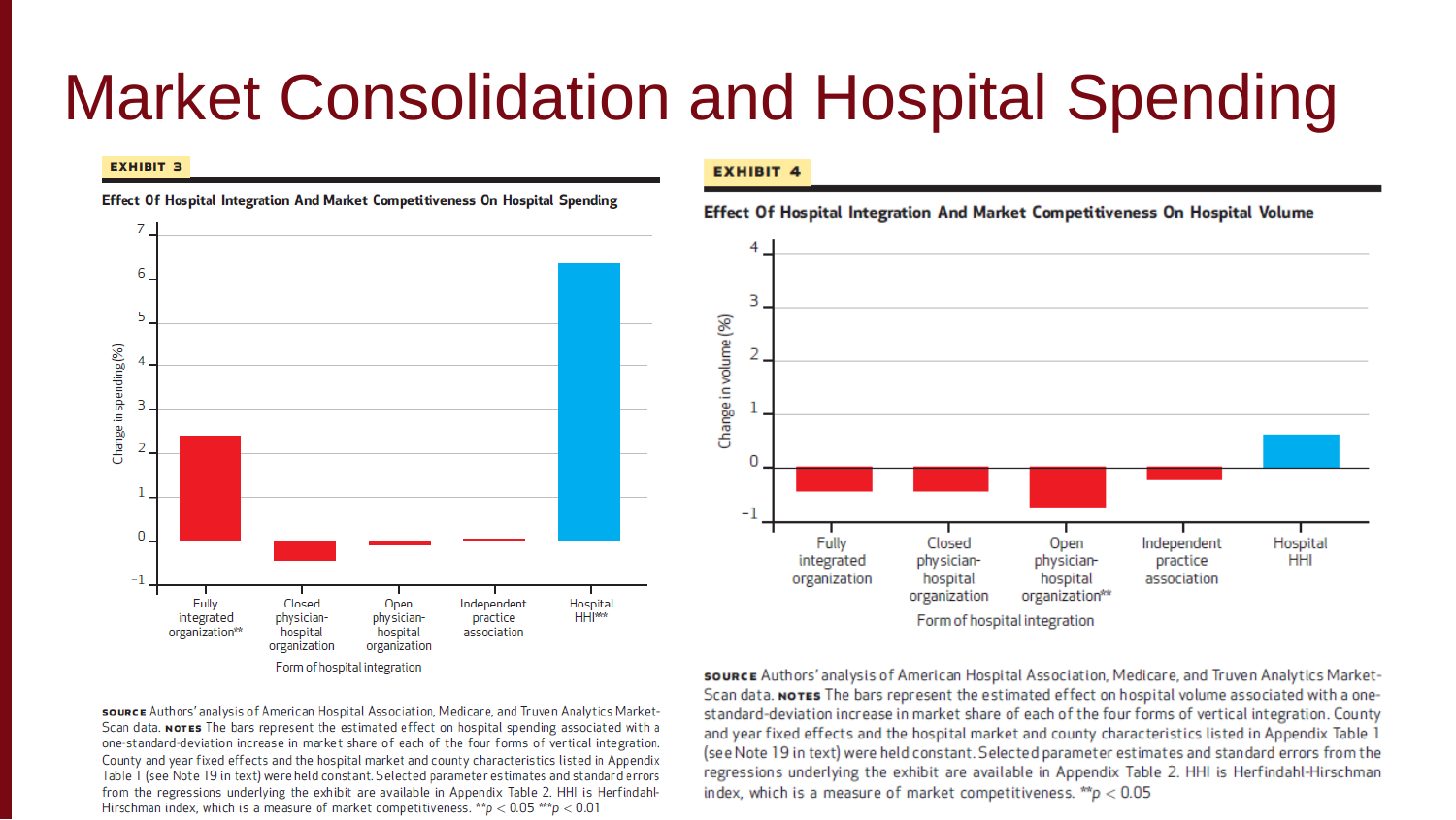## Distribution of National Health Expenditures by Funding Source: 1960-2018



Source: Centers for Medicare & Medicaid Services, National Health Expenditures by type of service and source of funds, CY 1960-2018.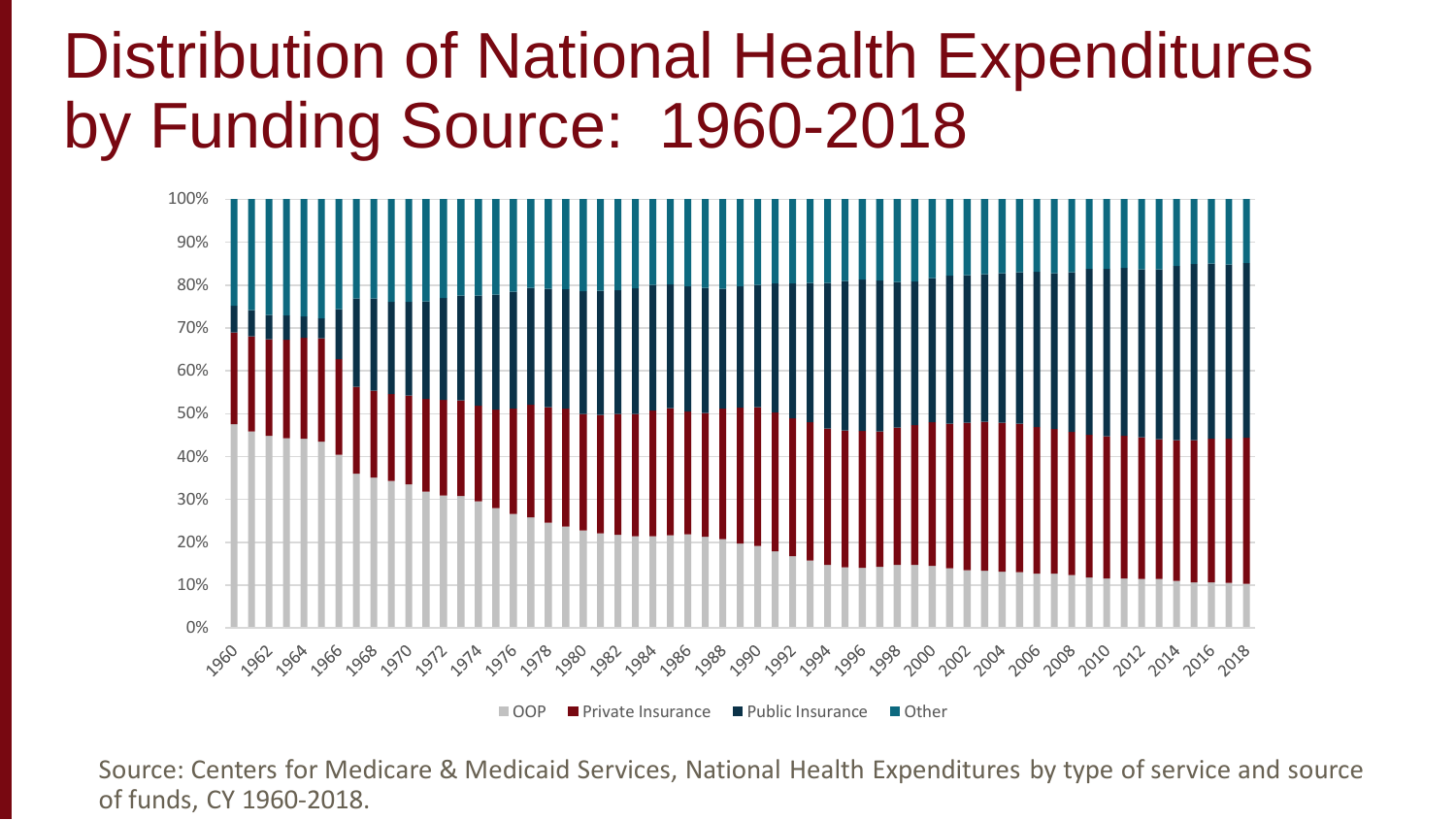## Trends in Out-of-Pocket Spending: 1960-2018

U.S. OOP Health Expenditures: 1960 to 2018



Source: Centers for Medicare & Medicaid Services, National Health Expenditures by type of service and source of funds, CY 1960-2018.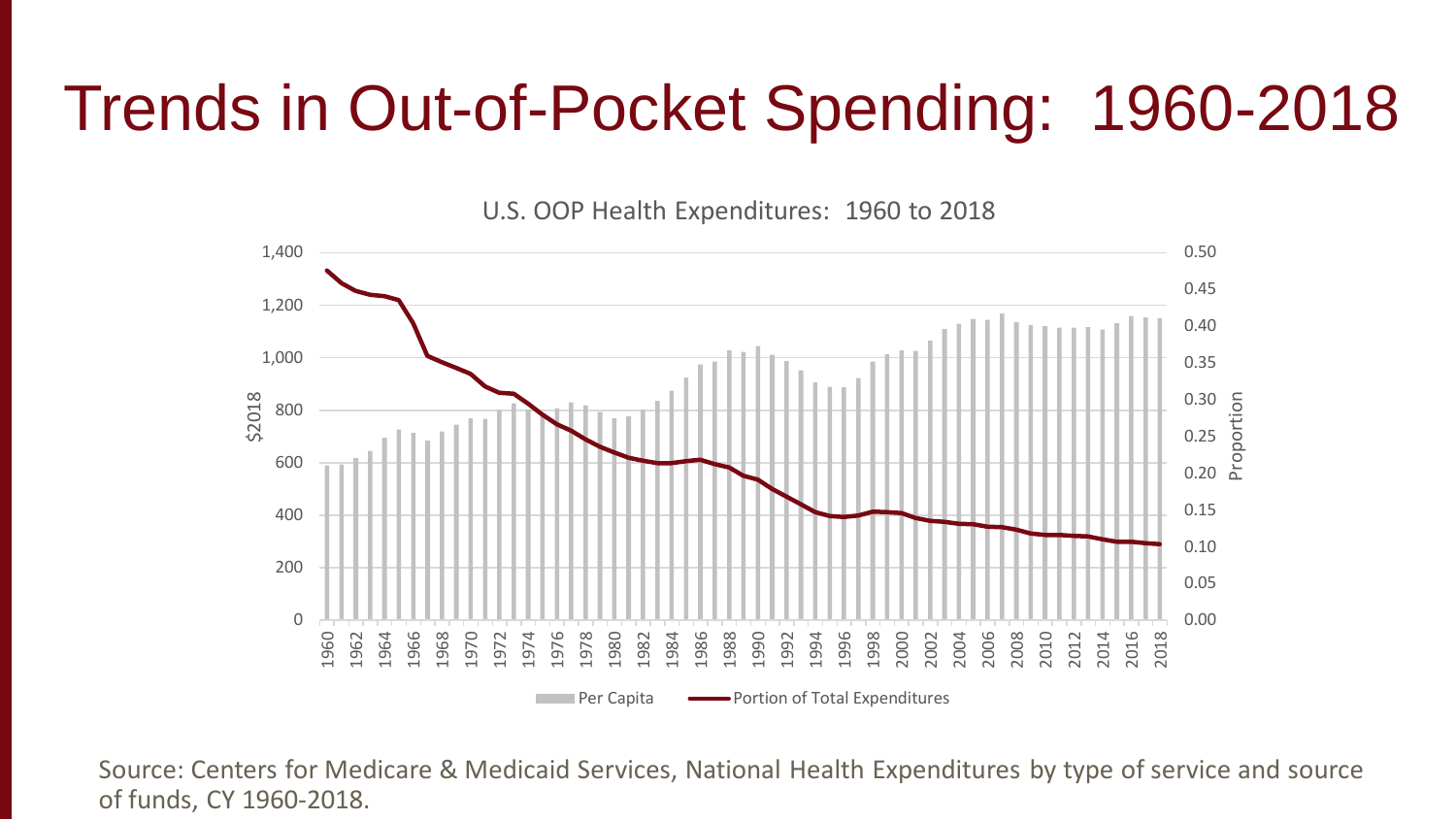# Distribution of Spending by Sector: 2018



Source: Author's figure based on data from Hartman et al. (2020), "National Health Care Spending in 2018: Growth Driven by Accelerations in Medicare Private Insurance Spending", Health Affairs, 39:1.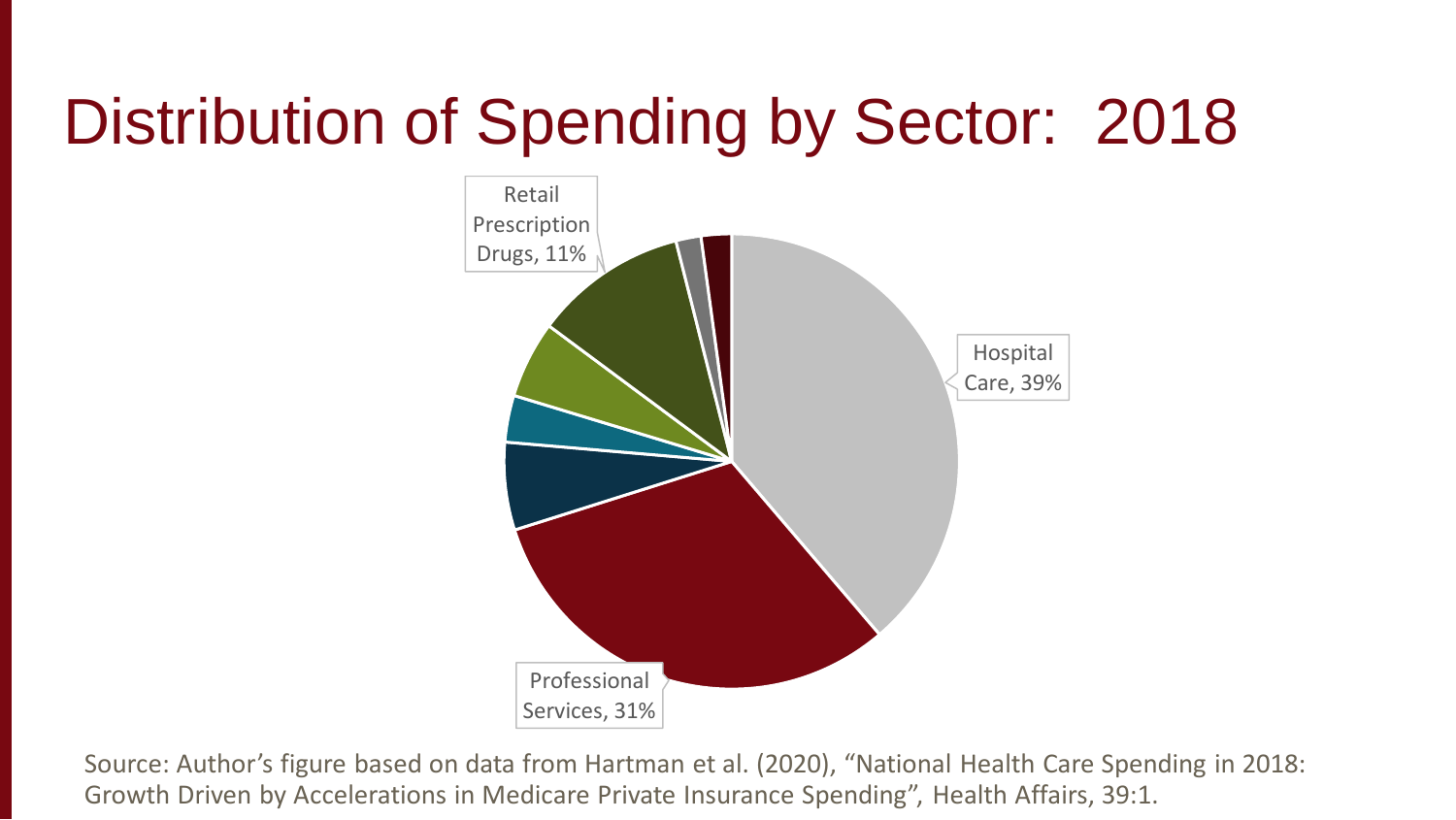## Average Annual Growth Rate by Sector



Source: Peterson-KFF Health System Tracker, "How has U.S. spending on healthcare changed over time?", December 2019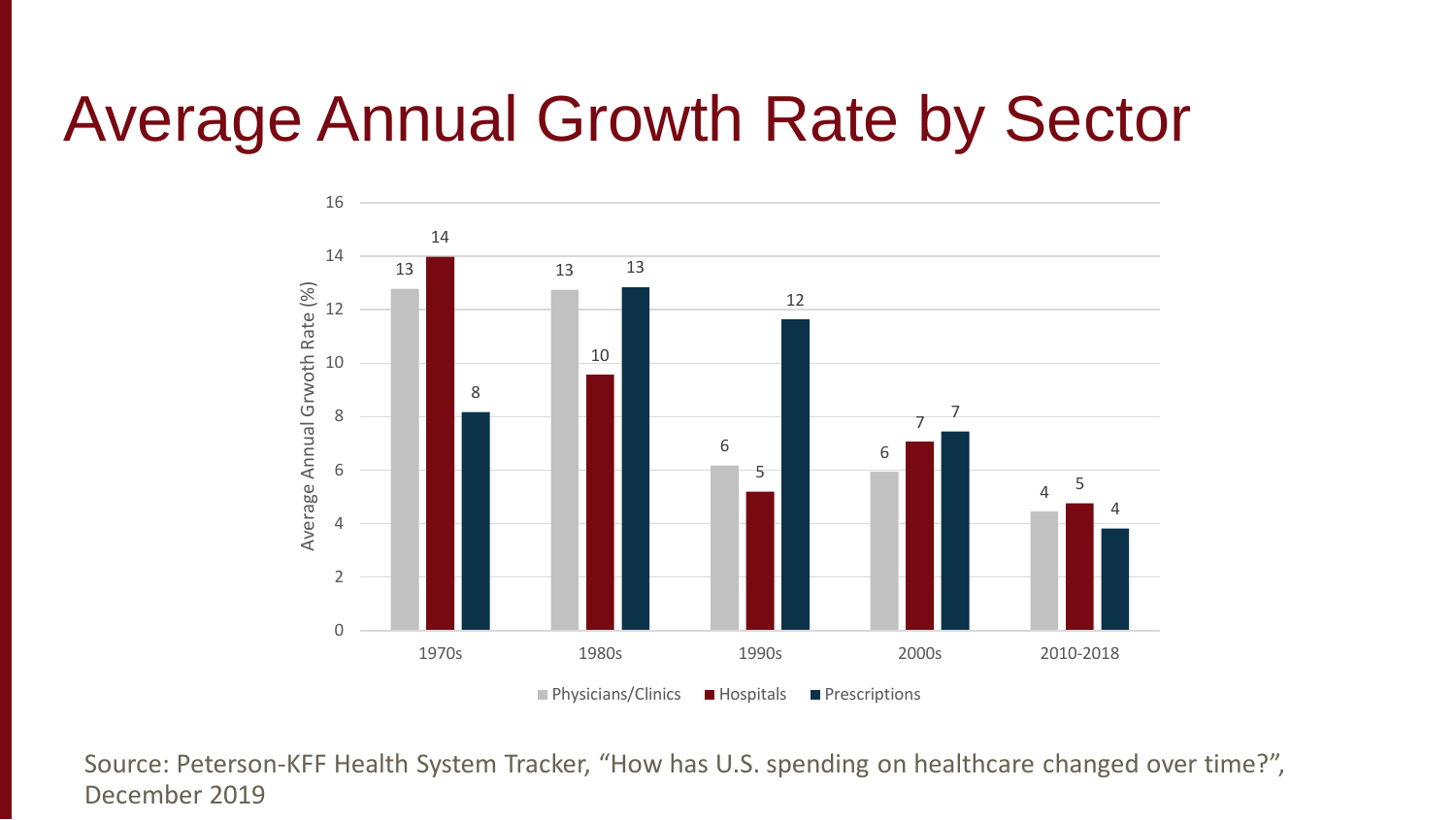### The Roles of Price and Quantity in Spending Growth

### **EXHIBIT 3**

Factors accounting for growth in per capita national health expenditures (NHE), selected calendar years 2004-18



source Centers for Medicare and Medicaid Services, Office of the Actuary, National Health Statistics Group. NOTES Medical price growth, which includes economywide and excess medical-specific price growth (or changes in medical-specific prices in excess of economywide inflation), is calculated using the chain-weighted NHE price deflator. "Residual use and intensity" is calculated by removing the effects of population, age and sex factors, and price growth from the nominal expenditure level.

Source: Hartman et al., "National Health Care Spending in 2018: Growth Driven by Accelerations in Medicare and Private Insurance Spending", Health Affairs, January 2020.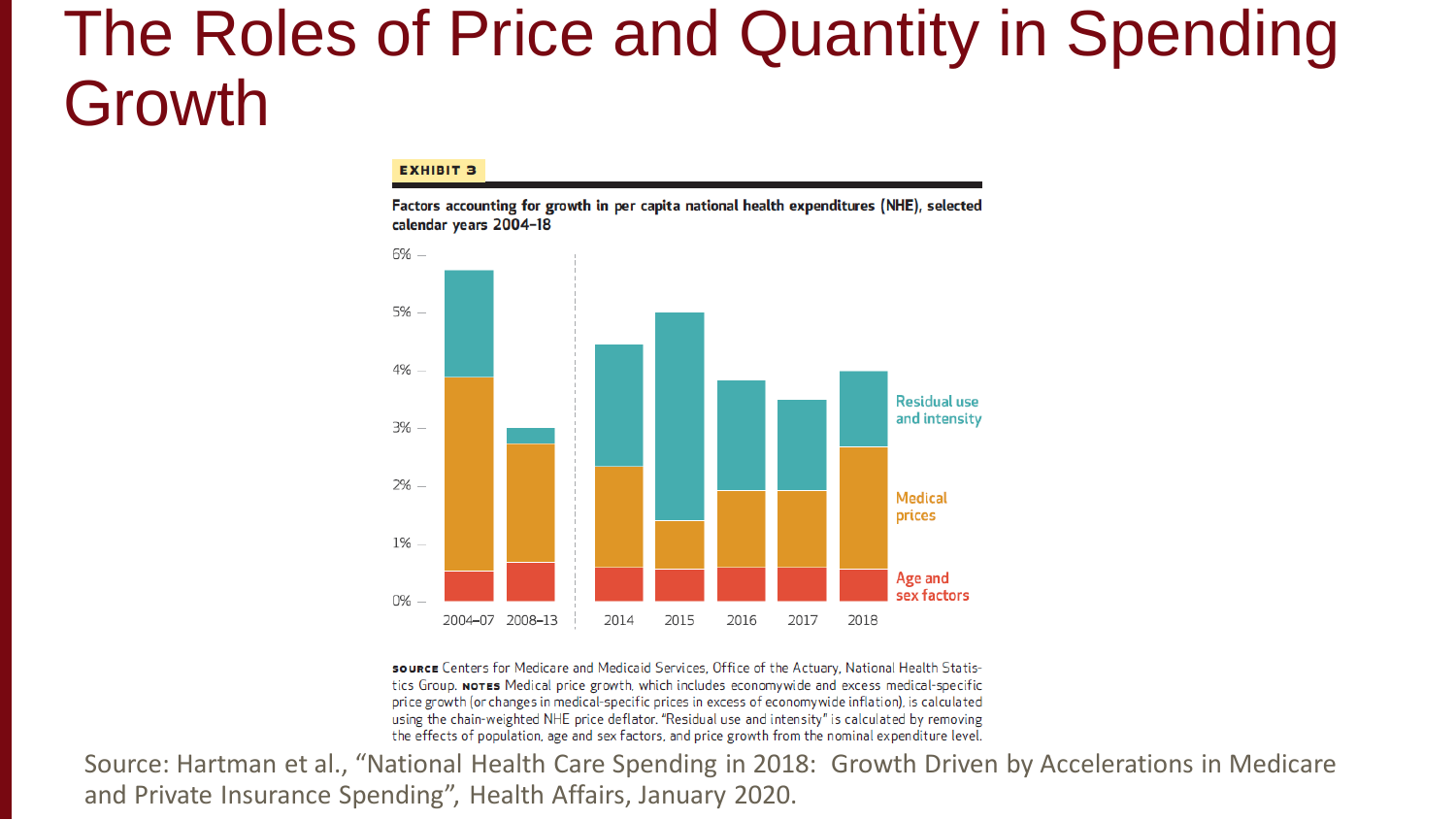